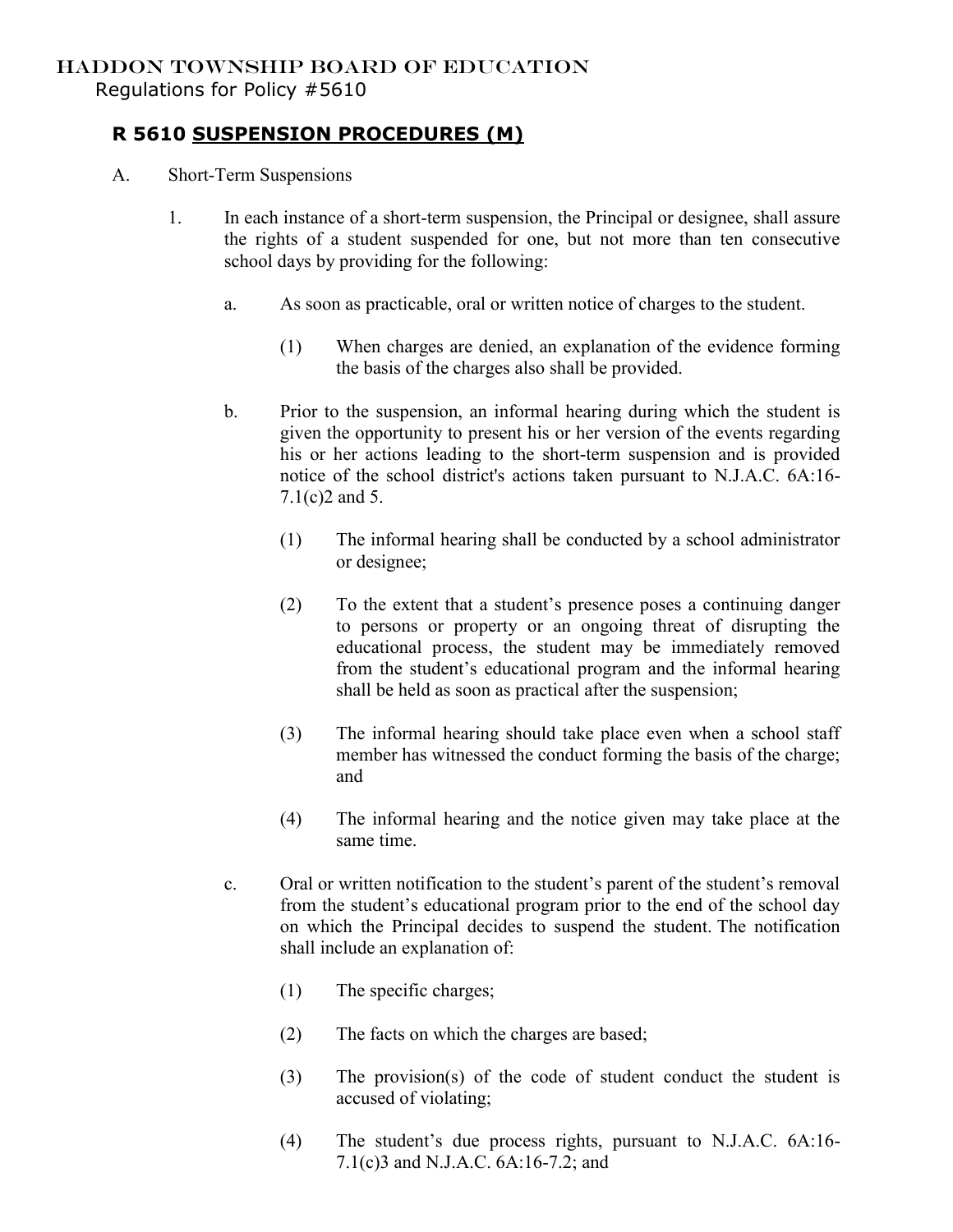- (5) The terms and conditions of the suspension.
- d. Appropriate supervision of the student while waiting for the student's parent to remove the student from school during the school day; and
- e. Academic instruction, either in school or out of school, that addresses the New Jersey Student Learning Standards.
	- (1) The student's academic instruction shall be provided within five school days of the suspension.
	- (2) At the completion of a short-term suspension, the Board of Education shall return a general education student to the general education program for which he or she was suspended.
	- (3) The academic instruction provided to a student with a disability shall be provided consistent with N.J.A.C. 6A:14.
- 2. The Principal suspending the student shall immediately report the suspension to the Superintendent, who shall report it to the Board of Education at its next regular meeting, pursuant to N.J.S.A.18A:37-4.
- 3. An appeal of the Board's decision affecting the general education student's educational program shall be made to the Commissioner, in accordance with N.J.S.A. 18A:37-2.4 and N.J.A.C. 6A:3-1.3 through 1.17.
- 4. For a student with a disability, the provisions set forth in N.J.A.C. 6A:16-7.2 shall be provided in addition to all procedural protections set forth in N.J.A.C. 6A:14.
- B. Long-Term Suspensions
	- 1. In each instance of a long-term suspension, the Principal or designee shall assure the rights of a student suspended for more than ten consecutive school days by providing the following:
		- a. Notification to the student of the charges prior to the student's removal from school;
		- b. Prior to the suspension, an informal hearing during which the student is given the opportunity to present his or her version of events regarding his or her actions leading to the long-term suspension and is provided notice of the school district's actions taken pursuant to N.J.A.C. 6A:16-7.1(c)2 and 5;
		- c. Immediate notification to the student's parent of the student's removal from school;
		- d. Appropriate supervision of the student while waiting for the student's parent to remove the student from school during the school day;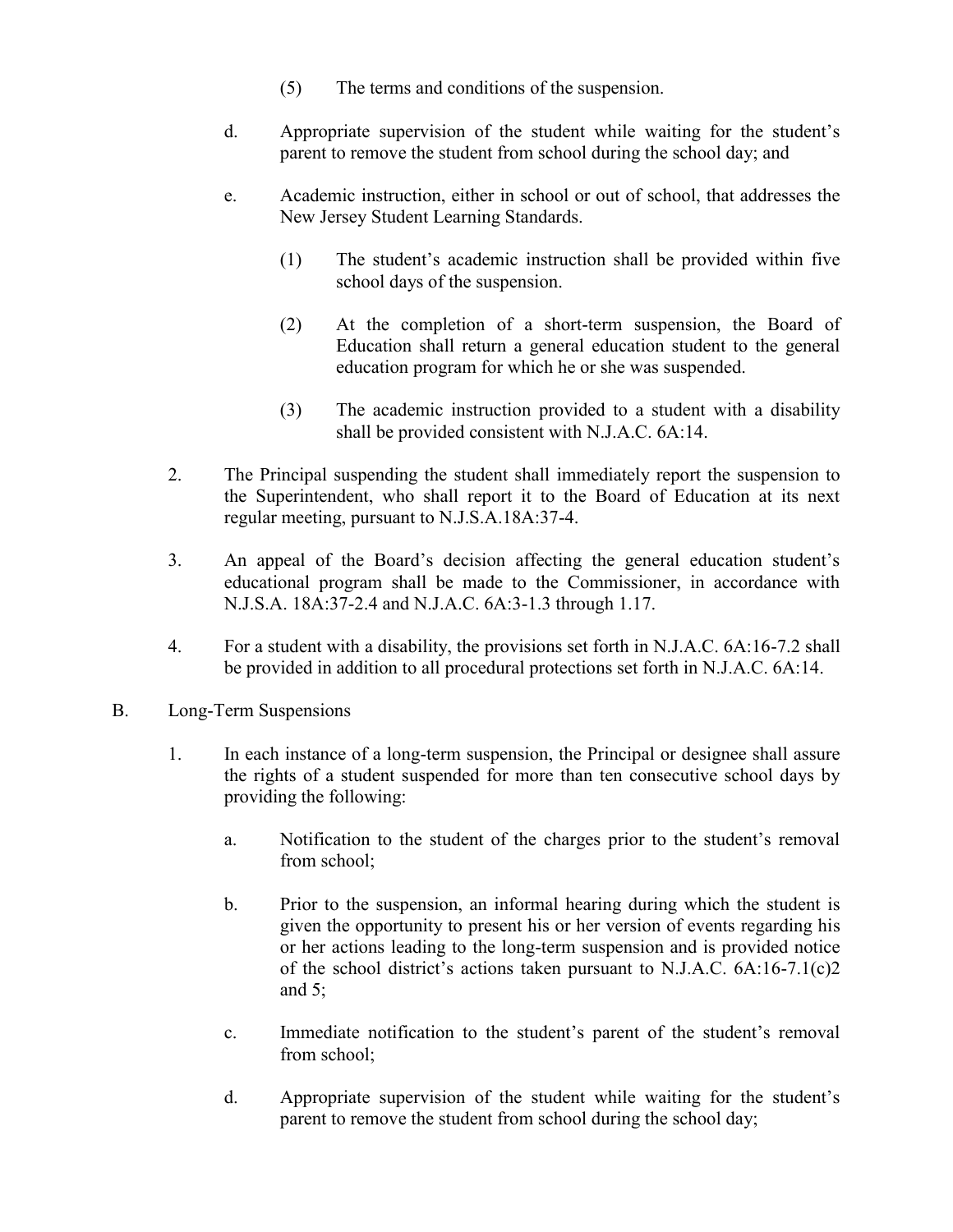- e. Written notification to the parent by the Superintendent or designee within two school days of the initiation of the suspension, stating:
	- (1) The specific charges;
	- (2) The facts on which the charges are based;
	- (3) The student's due process rights, pursuant to N.J.A.C. 6A:16- 7.1(c)3 and N.J.A.C. 6A:16-7.3; and
	- (4) Further engagement by the student in conduct warranting expulsion, pursuant to N.J.S.A. 18A:37-2, shall amount to a knowing and voluntary waiver of the student's right to a free public education, in the event that a decision to expel the student is made by the Board, pursuant to N.J.S.A. 18A:37-2 and N.J.A.C. 6A:16-7.4.
		- (a) The Board shall request from the parent and student written acknowledgement of the notification provided pursuant to N.J.A.C. 6A:16-7.3(a)5.iv subsequent to the removal of the student from his or her educational program, pursuant to N.J.A.C. 6A:16-7.3.
- f. A list of witnesses and their statements or affidavits, if any, no later than five days prior to the formal hearing, pursuant to j. below;
- g. For a student with a disability, a manifestation determination, pursuant to N.J.A.C. 6A:14-2.8 and the Federal regulations;
- h. Information on the student's right to secure an attorney and legal resources available in the community identified pursuant to N.J.A.C. 6A:16-7.1(c)7;
- i. Either in- or out-of-school educational services that are comparable to those provided in the public schools for students of similar grades and attainments, pursuant to N.J.S.A. 18A:38-25, which may include a public education program provided in accordance with N.J.A.C. 6A:16-9 or 10.
	- (1) The student's educational services shall be provided within five school days of the suspension.
	- (2) The Board shall make decisions regarding the appropriate educational program and support services for the suspended general education student based on the New Jersey Student Learning Standards and the following considerations:
		- (a) A behavioral assessment or evaluation including, but not limited to, a referral to the Child Study Team, as appropriate;
		- (b) The results of relevant testing, assessments, or evaluations of the student;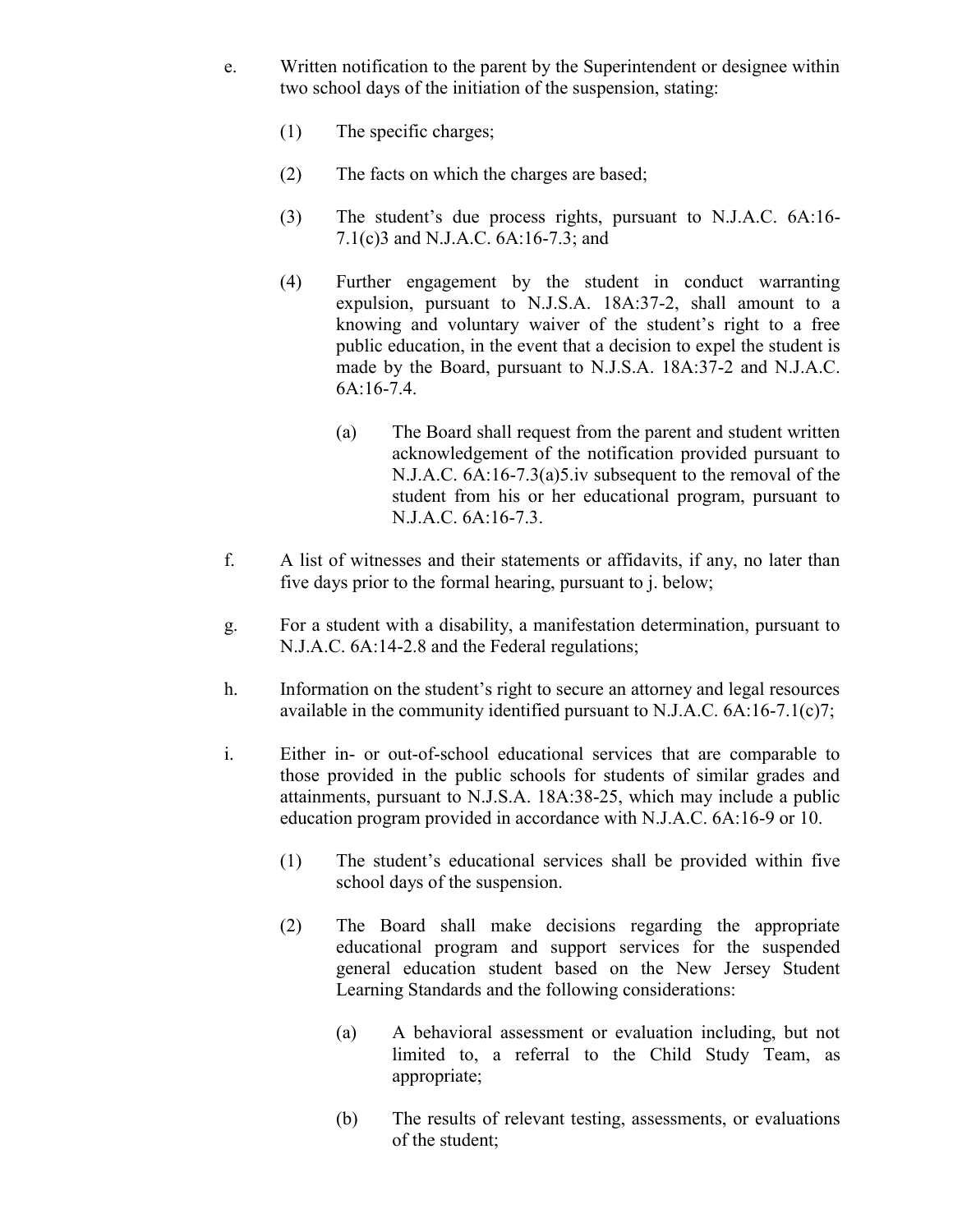- (c) The student's academic, health, and behavioral records;
- (d) The recommendation of the Superintendent, Principal, or other relevant school or community resource;
- (e) Considerations of parental input; or
- (f) Consultation with the Intervention and Referral Services Team, in accordance with N.J.A.C. 6A:16-8.
- (3) Educational services provided to a student with a disability shall be provided consistent with N.J.A.C. 6A:14.
- j. A formal hearing before the Board that shall, at a minimum:
	- (1) Be conducted by the Board or delegated by the Board to a Board committee, a school administrator, or an impartial hearing officer for the purpose of determining facts or making recommendations.
		- (a) Before taking final action, the Board as a whole shall receive and consider either a transcript or detailed report on the hearing.
	- (2) Include the opportunity for the student to:
		- (a) Confront and cross-examine witnesses, if there is a question of fact; and
		- (b) Present his or her own defense, and produce oral testimony or written supporting affidavits.
	- (3) Take place no later than thirty calendar days following the day the student is suspended from the general education program; and
	- (4) Result in the Board's decision that shall be based, at a minimum, on the preponderance of competent and credible evidence.
- k. A written statement to the student's parent regarding the Board's decision within five school days after the close of the hearing. The statement shall include at a minimum:
	- (1) The charges considered;
	- (2) A summary of the documentary or testimonial evidence from both the student and the administration that was brought before the Board at the hearing;
	- (3) Factual findings relative to each charge and the Board's determination of each charge;
	- (4) Identification of the educational services to be provided to the student, pursuant to i. above;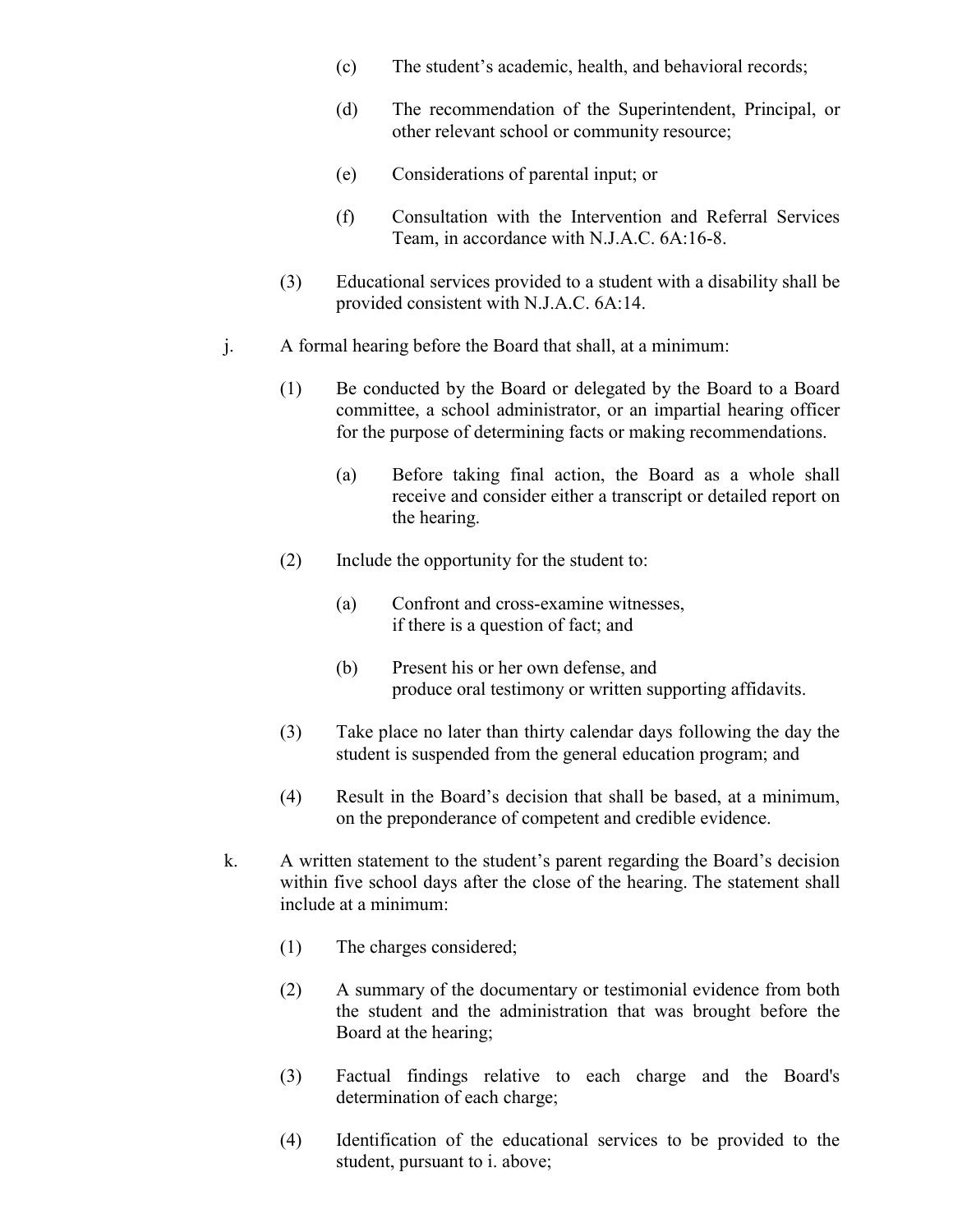- (5) The terms and conditions of the suspension; and
- (6) The right to appeal to the Commissioner of Education the Board's decision regarding the student's general education program, in accordance with N.J.S.A. 18A:37-2.4 and N.J.A.C. 6A:3-1.3 through 1.17.
- l. If at any time it is found that the student did not commit the offense, the student shall be immediately returned to the program from which he or she was removed; and
- m. At the completion of a long-term suspension, the Board shall return the general education student to the general education program.
- 2. An appeal of the Board's decision regarding the general education student's program shall be made to the Commissioner of Education, in accordance with N.J.S.A. 18A:37-2.4 and N.J.A.C. 6A:3-1.3 through 1.17.
- 3. Suspension of a general education student shall not be continued beyond the Board's second regularly scheduled meeting following the suspension, unless the Board so determines, pursuant to N.J.S.A. 18A:37-5.
	- a. The Board shall determine whether to continue the suspension, pursuant to B.1. above, based on the following criteria:
		- (1) The nature and severity of the offense;
		- (2) The Board's removal decision;
		- (3) The results of relevant testing, assessments, or evaluations of the student; and
		- (4) The recommendation of the Superintendent, after considering input from the Principal or Director of the alternative education program or home or other in-school or out-of-school instruction program in which the student has been placed.
	- b. The Board shall develop and adopt policies and procedures providing for action on the continuation of student suspensions in the event of cancellation of the first or second regular Board meeting pursuant to N.J.S.A. 18A:37-4 and 5. In this unlikely event, a special committee of the Board, which will include the Superintendent of Schools or his/her designee, will be appointed by the Board President to make a decision on the continuation of the suspension. The committee's decision will be implemented subject to ratification of the committee's decision at the next regularly scheduled Board meeting.
- 4. When the Board votes to continue a general education student's suspension, it shall review the case, in consultation with the Superintendent, at each subsequent Board meeting for the purpose of determining: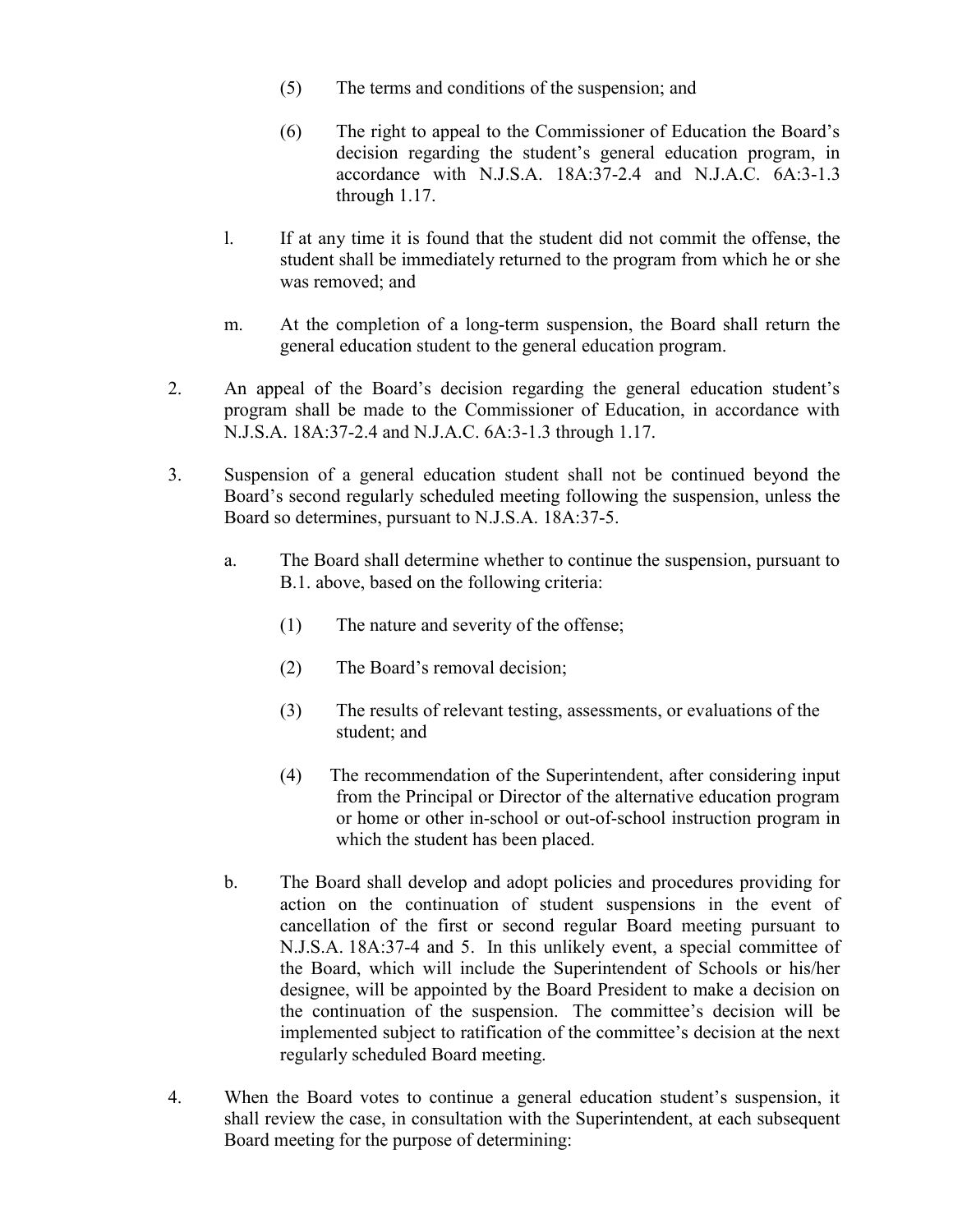- a. The status of the student's suspension;
- b. The appropriateness of the suspended student's current educational program; and
- c. Whether the suspended student's current placement, pursuant to i. above, should continue or whether the student should return to the general education program.
- 5. When the Board votes to continue a general education student's suspension, it shall make, in consultation with the Superintendent, the final determination on:
	- a. When the student is prepared to return to the general education program;
	- b. Whether the student will remain in an alternative education program or receive home or other in-school or out-of-school instruction, based on the criteria set forth in B.3.a.(1) through (4) above; or
	- c. Whether to initiate expulsion proceedings in accordance with N.J.S.A. 18A:37-2, N.J.A.C. 6A:16-7.4, and Policy 5620.
- 6. The Board shall provide a general education student suspended under N.J.A.C. 6A:16-7.3 with an appropriate educational program or services, based on the criteria set forth under B.1.i.(2) above, until the student graduates from high school or reaches the age of twenty, whichever comes first.
	- a. The educational program shall be consistent with the provisions of N.J.A.C. 6A:16-9.2 and 10.2 and 6A:14-2 and 4.3, whichever is applicable; or
	- b. The educational services provided, either in-school or out-of-school, shall be comparable to those provided in the public schools for students of similar grades and attainments, pursuant to the provisions of N.J.S.A. 18A:38-25.
- 7. For a student with a disability who receives a long-term suspension, the Board shall proceed in accordance with N.J.A.C. 6A:14 in determining or changing the student's educational placement to an interim or alternate educational setting.
	- a. All procedural protections set forth in N.J.A.C. 6A:14 and N.J.A.C. 6A:16-7.3 shall be afforded to a student with a disability who is subjected to a long-term suspension.
	- b. All decisions concerning the student's educational program or placement shall be made by the student's Individualized Education Program team.
	- c. The provisions of B.2. through B.6. above shall not apply to students with disabilities.
- C. Meeting with Student Multiple Suspensions or Possible Expulsion